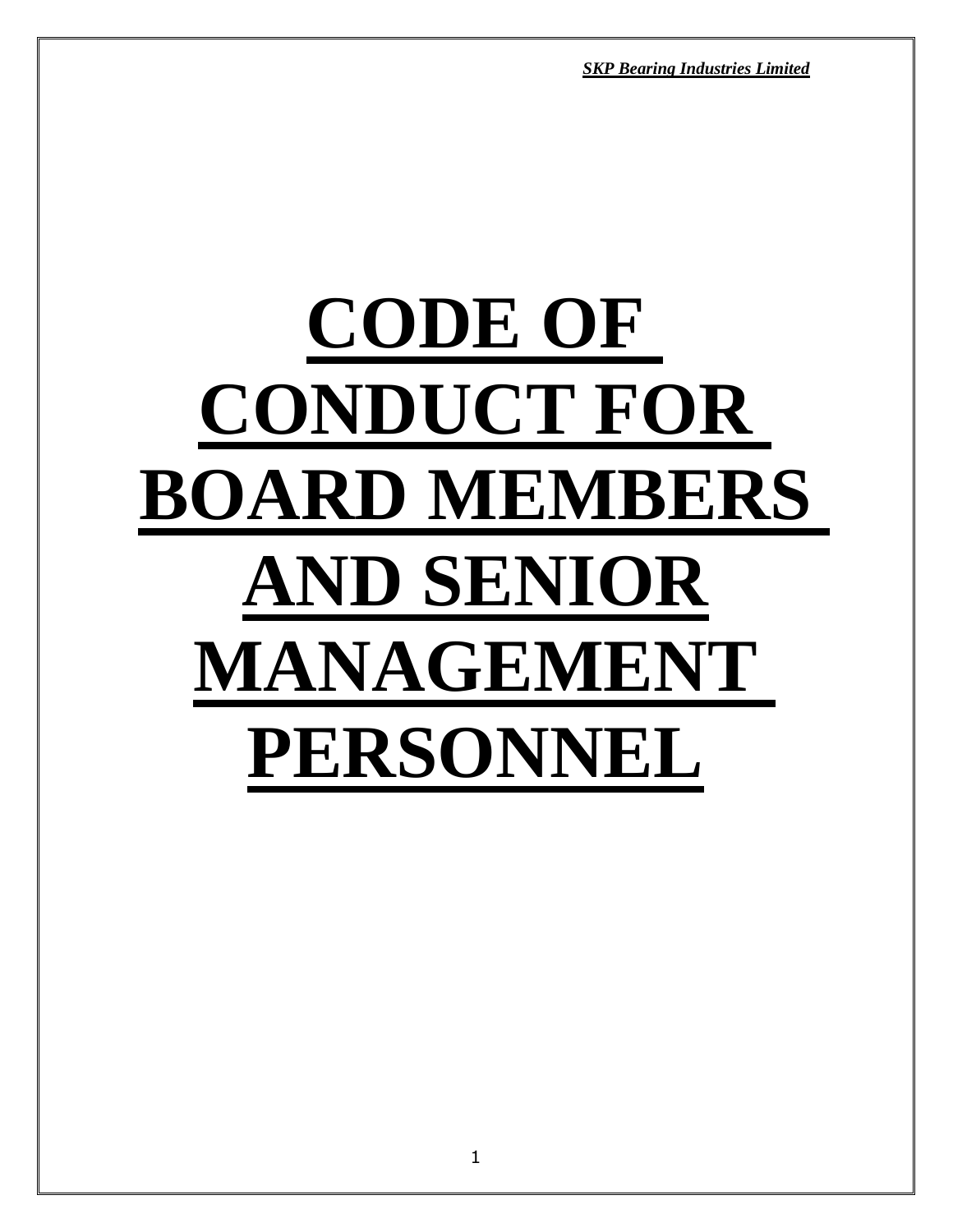# **INTRODUCTION:**

The Code of Conduct for Board of Directors and Senior Management Personnel sets forth **SKP Bearing Industries Limited** ("**the Company**") core values, and shared responsibilities into practice. The objective of this document is to communicate the **CODE of CONDUCT** of the Directors and Officers **(hereinafter referred to as 'Members')** of the Company which sets as guidelines to bring transparency, professionalism, accountability and responsibility in the individual behaviour whilst conducting their duties, specifically under Regulation 17 of SEBI (Listing Obligations and Discloser Requirements) Regulation, 2015 ("**The Regulations**"). The Code is aimed to prevent any wrong doing and to promote ethical conduct at the Board and Senior Management level.

# **APPLICABILITY:**

The code shall apply to all the Members of the Company across all of its units, offices and branches in India or elsewhere.

All the concerned are expected to read and understand this Code and to uphold standards set out under this, in his/her day-to-day activities.

As the principles set out under this are general in character, Officers should also review the Company's other applicable Policies and Procedures for more specific instructions. In case of any difficulty in interpretation or allied matters they may contact the Compliance Officer. This Code is in addition to and not in derogation with any Act, law, rules and regulations, and all other applicable Policies and Procedures adopted by the Company that governs the conduct of its officers.

# **ADDITIONAL CODES FOR INDEPENDENT DIRECTOR:**

## **Guidelines of Professional Conduct:**

An independent director shall;

- a) uphold ethical standards of integrity and probity
- b) act objectively and constructively while exercising his duties;
- c) exercise his responsibilities in a bona fide manner in the interest of the company.
- d) devote sufficient time and attention to his professional obligations for informed and balanced decision making;
- e) not allow any extraneous considerations that will vitiate his exercise of objective independent judgment in the paramount interest of the company as a whole, while concurring in or dissenting from the collective judgment of the Board in its decision making;
- f) not abuse his position to the detriment of the company or its shareholders or for the purpose of gaining direct or indirect personal advantage or advantage for any associated person;
- g) refrain from any action that would lead to loss of his independence;
- h) where circumstances arise which make an independent director lose his independence, the independent director must immediately inform the Board accordingly;
- i) assist the company in implementing the best corporate governance practices.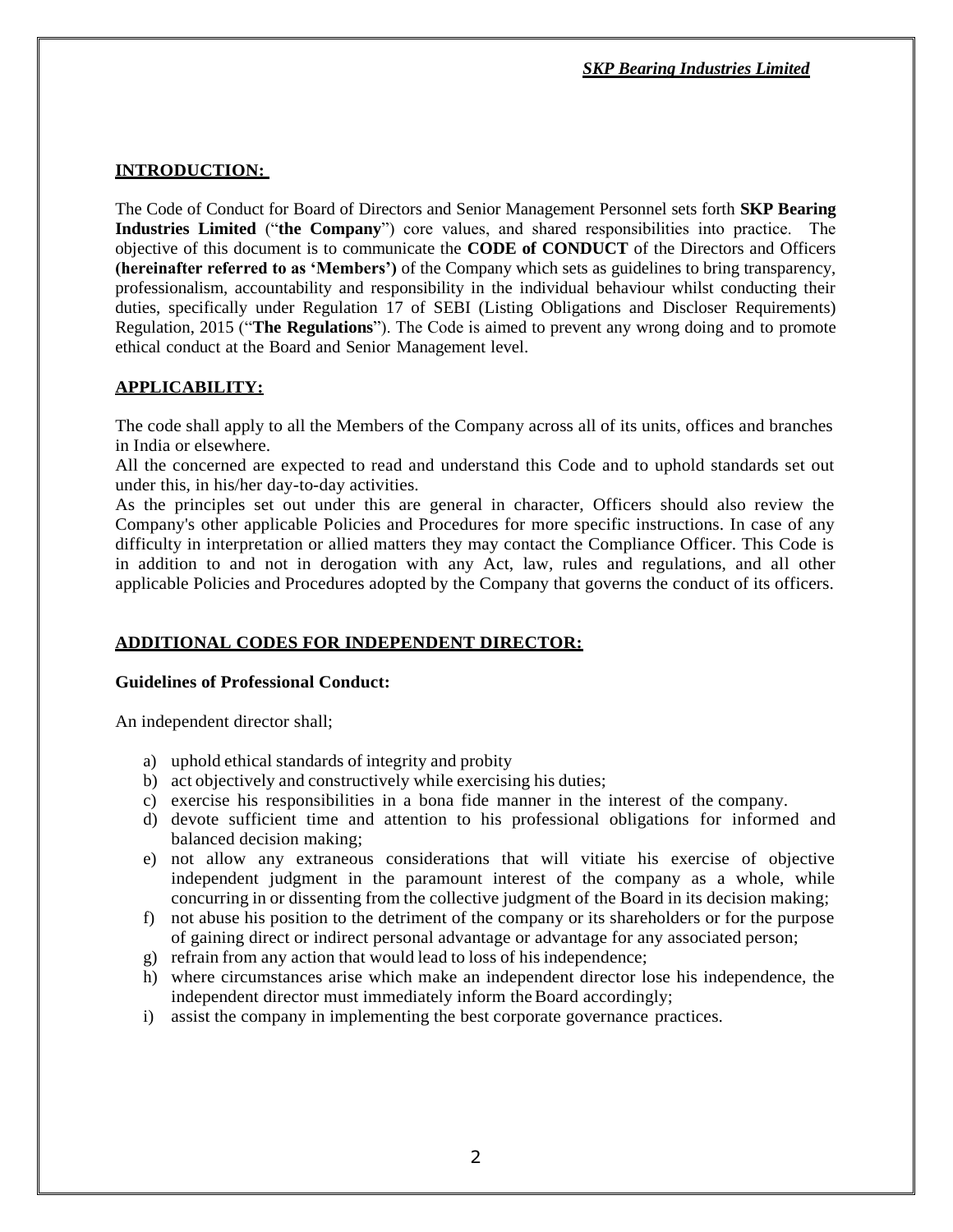# **Role And Functions:**

The independent directors shall;

- a) help in bringing an independent judgment to bear on the Board's deliberations especially on issues of strategy, performance, risk management, resources, key appointments and standards of conduct;
- b) bring an objective view in the evaluation of the performance of board and management;
- c) scrutinize the performance of management in meeting agreed goals and objectives and monitor the reporting of performance;
- d) satisfy themselves on the integrity of financial information and that financial controls and the systems of risk management are robust and defensible;
- e) safeguard the interests of all stakeholders, particularly the minority shareholders;
- f) balance the conflicting interest of the stakeholders;
- g) determine appropriate levels of remuneration of executive directors, key managerial personnel and senior management and have a prime role in appointing and where necessary recommend removal of executive directors, key managerial personnel and senior management;
- h) moderate and arbitrate in the interest of the company as a whole, in situations of conflict between management and shareholder's interest.

## **Duties:**

The independent directors shall;

- a) undertake appropriate induction and regularly update and refresh their skills, knowledge and familiarity with the company;
- b) seek appropriate clarification or amplification of information and, where necessary, take and follow appropriate professional advice and opinion of outside experts at the expense of the company;
- c) strive to attend all meetings of the Board of Directors and of the Board committees of which he is a member;
- d) participate constructively and actively in the committees of the Board in which they are chairpersons or members;
- e) strive to attend the general meetings of the company;
- f) where they have concerns about the running of the company or a proposed action, ensure that these are addressed by the Board and, to the extent that they are not resolved, insist that their concerns are recorded in the minutes of the Board meeting;
- g) keep themselves well informed about the company and the external environment in which it operates;
- h) not to unfairly obstruct the functioning of an otherwise proper Board or committee of the Board;
- i) pay sufficient attention and ensure that adequate deliberations are held before approving related party transactions and assure themselves that the same are in the interest of the company;
- j) ascertain and ensure that the company has an adequate and functional vigil mechanism and to ensure that the interests of a person who uses such mechanism are not prejudicially affected on account of such use;
- k) report concerns about unethical behavior, actual or suspected fraud or violation of the company's code of conduct or ethics policy;
- l) acting within his authority, assist in protecting the legitimate interests of the company, shareholders and its employees;
- m) not disclose confidential information, including commercial secrets, technologies, advertising and sales promotion plans, unpublished price sensitive information, unless such disclosure is expressly approved by the Board or required by law.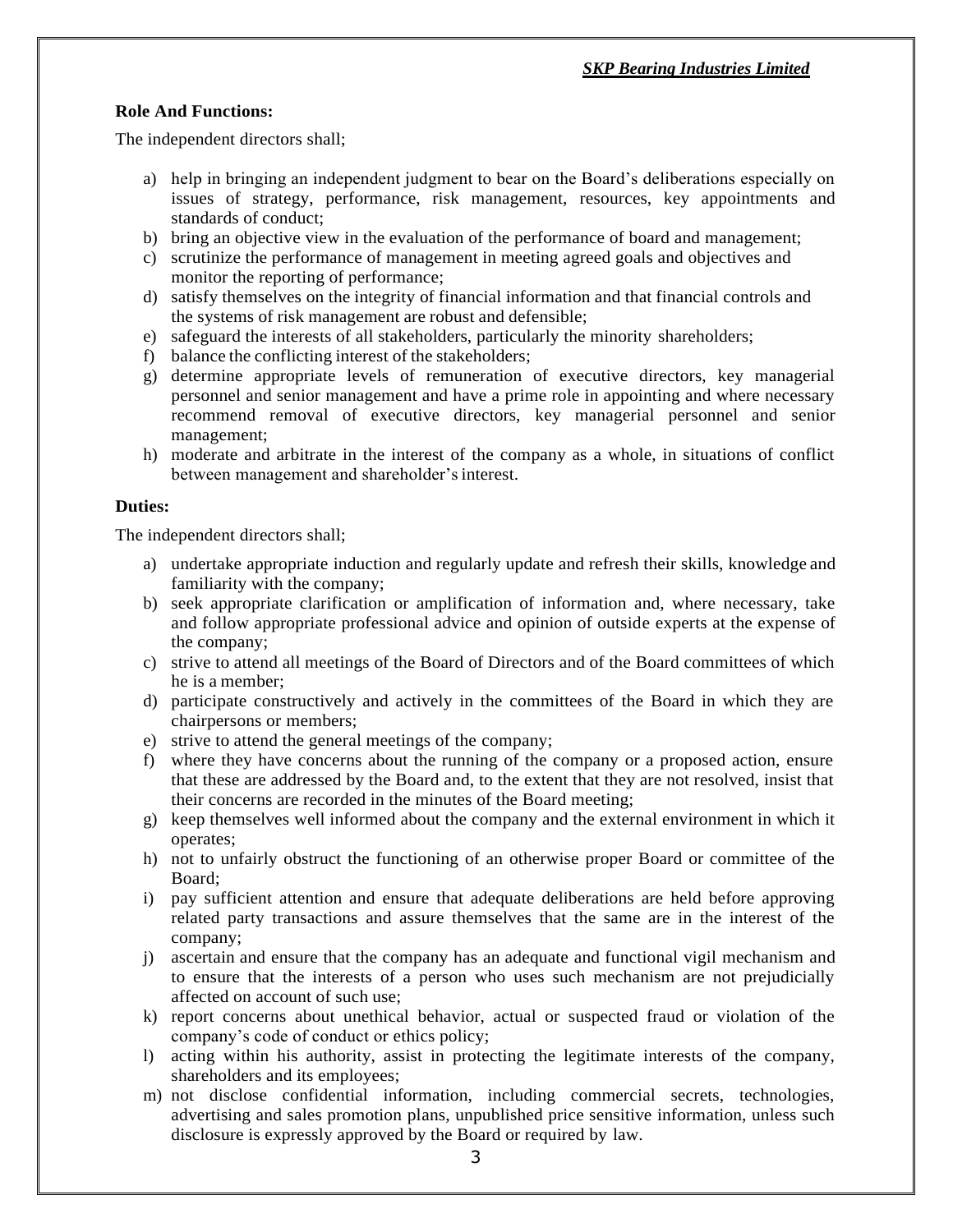## **CONFLICT OF INTEREST:**

Conflict of interest is a situation where personal interest may, in any, way, interfere with the interests or benefits of the Company influencing the exercise of independent judgment while discharging one's duties and responsibilities. The Members shall avoid any situation that would lead to or tend to lead to any conflict of interest and is considered to be prejudicial to the interest of the Company. The Members are expected to make a suitable disclosure to the Board of Directors of the Company and shall abstain from participating in any discussion for such transaction which involves or appears to involve conflict of interest. The Members (including their relatives) are expected not to derive any improper personal gain / benefit from the Company which shall include making or influencing decision by any means in any transaction of the Company. The Members shall not indulge in the insider trading (as defined by the Securities and Exchange Board of India or other respective authorities from time to time) in the Company's shares, products or services.

# **CONFIDENTIALITY OF INFORMATION:**

Confidentiality of information means all the information of the Company which are not meant for public dissemination. This may include information on business, trade, trade secrets, technical, commercial, proprietary or privileged information and information relating to its customers, employees, mergers / de-mergers and acquisitions, stock splits, dividend, issue of bonus shares, investments and discussions and deliberations relating to business issues and decisions, between and among its members in formal meetings or otherwise, and will include all such information which should not be made available to the public at the given point of time without following rules, procedure of the law and of the Company under the authority of its management.

## **AFFIRMATION AND COMPLIANCE:**

The Members of the Company shall affirm compliance with this Code on an annual basis, **(as per Annexure-A).**

## **AMENDMENT**

The foregoing code of conduct is not an end to itself and is subject to modification from time to time. Any change in the Code shall be approved by the Board. The Board shall have the right to withdraw and/or amend any part of this Code or the entire Code, at any time, as it deems fit, or from time to time, and the decision of the Board in this respect shall be final and binding. Any subsequent amendment/modification in the Act or the rules framed thereunder or the SEBI Listing Regulations and/or any other laws in this regard shall automatically apply to this Code.

\*\*\*\*\*\*\*\*\*\*\*\*\*\*\*\*\*\*\*\*\*\*\*